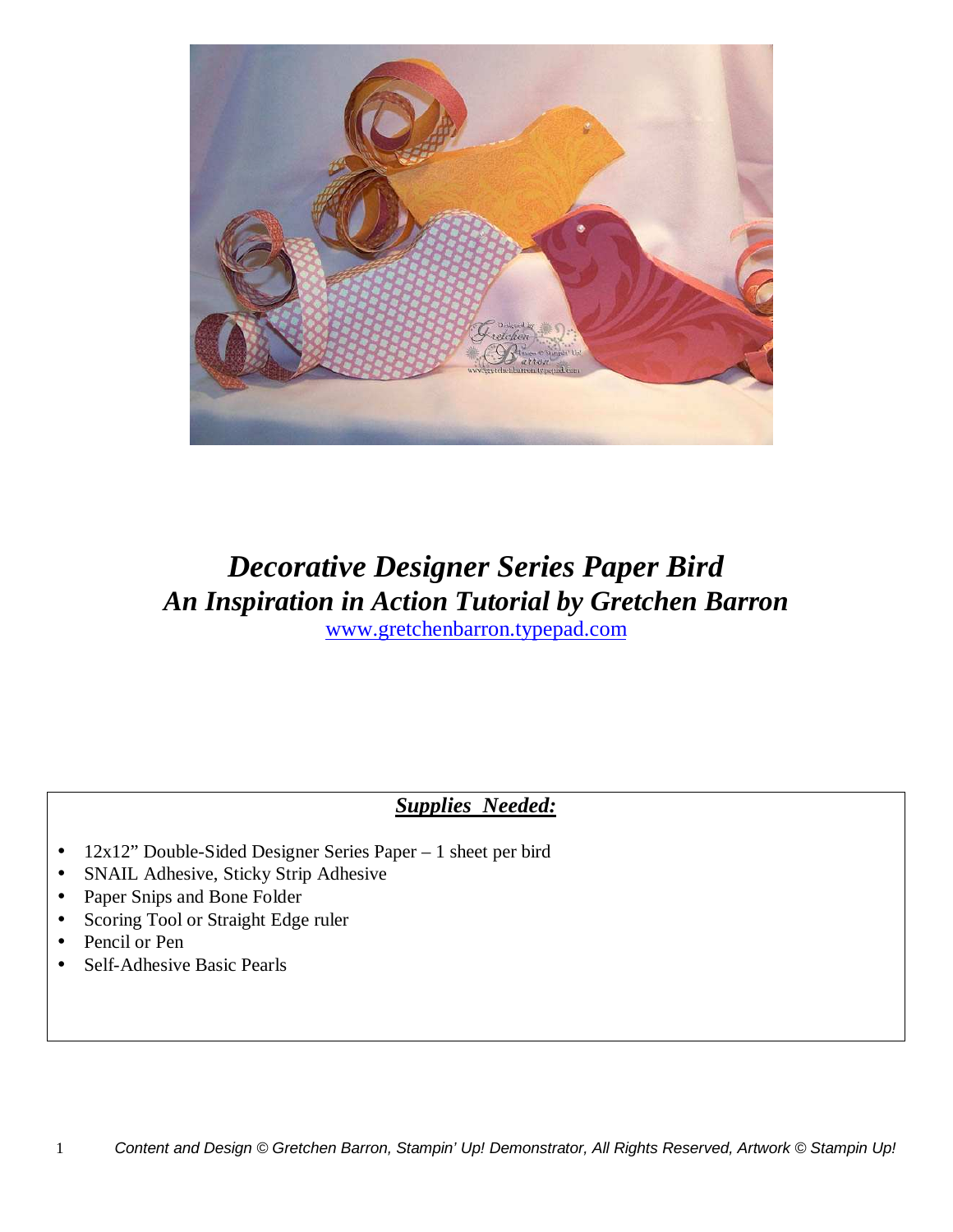**There is a definite learning curve to this project. It is recommended that you practice one or two birds first using cardstock or heavy-weight paper before you try this project with the Designer Series Paper that you want to use for your finished project.**

*Please read through the basic instructions before trying to assemble the birds!*



Using the template provided with this tutorial, cut 2 bird body pieces and 2 top/bottom pieces. Be sure to cut the birds so that the desired pattern shows on both the left and right side of the bird body!

Reducing or increasing the side of the template when you print it out will result in birds that are larger or smaller than the one shown. This will also affect the amount of paper that you need to complete your project.



Score  $\frac{1}{2}$ " from each long edge on each of the top/bottom pieces. Fold on Score lines.

Using Sticky Strip Adhesive, run a continuous line of adhesive along the fold on both sides of both top/bottom pieces.



Remove the Red backing from the adhesive on one long edge.

Using Paper Snips, cut along the entire long edge. At the top (narrowest point), cut about  $\frac{1}{4}$  tabs and lengthen to about  $\frac{1}{2}$ " by the time you get to the bottom. This will allow you to maneuver the curves of the bird's head easier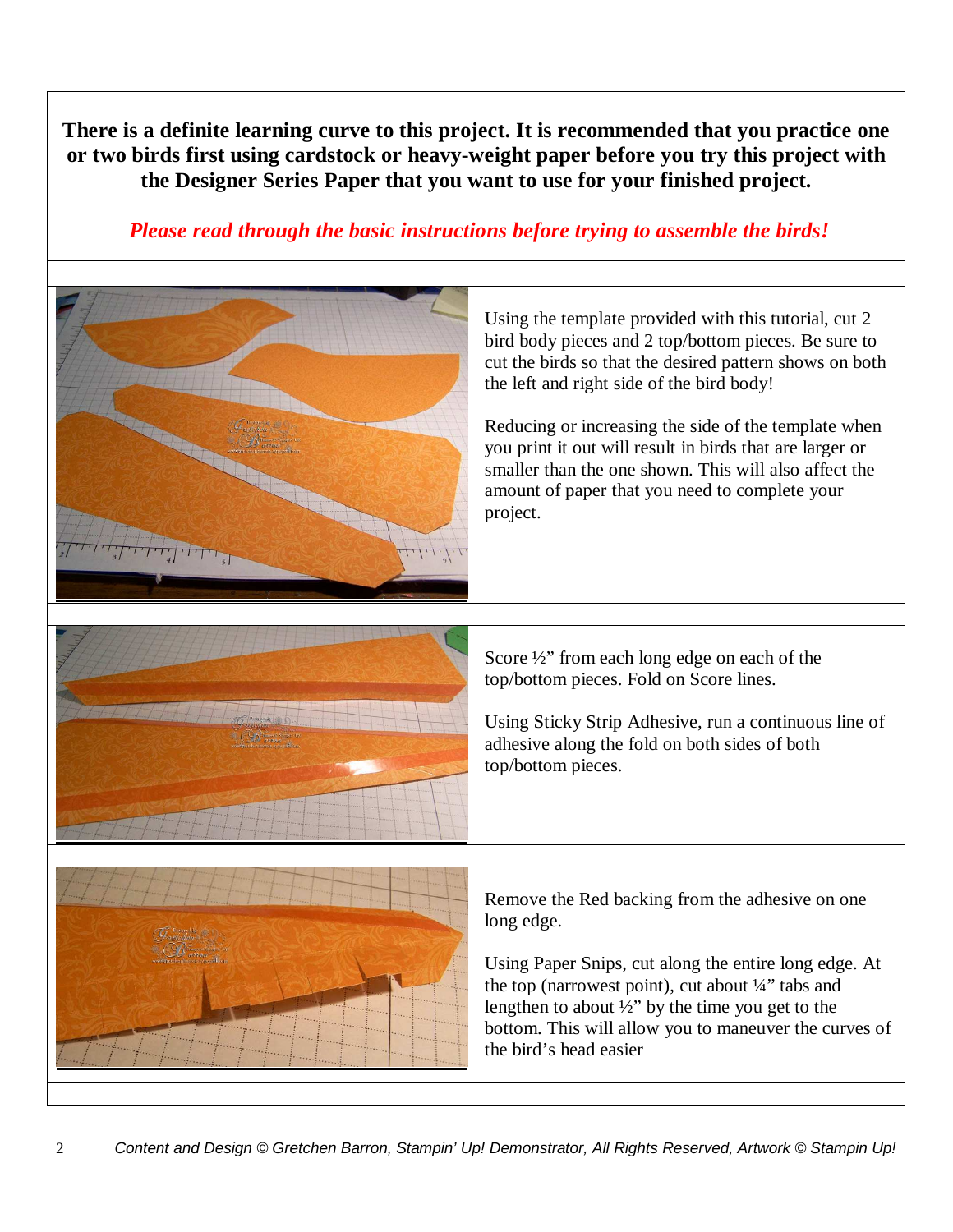| Working slowly and carefully, begin to attach the top<br>to one side of the bird's body, curing the top piece and<br>molding it to the curves of the bird as you go.<br>Work slowly with this and guard against the Sticky<br>Strip adhering where you don't want it to stick!<br>Continue working from head to toe until one entire<br>bird body is adhered to the top strip. |
|--------------------------------------------------------------------------------------------------------------------------------------------------------------------------------------------------------------------------------------------------------------------------------------------------------------------------------------------------------------------------------|
| Here's what it looks like when you get this first part<br>put together!                                                                                                                                                                                                                                                                                                        |
| Remove the adhesive backing from the other side of<br>the top strip and again, cut hash marks starting with<br>1/4" toward the head of the bird and widening to about<br>$\frac{1}{2}$ " as you move down to the tail.<br>Once again, working slowly and carefully and from<br>head to toe, attach the second body side to the top<br>strip.                                   |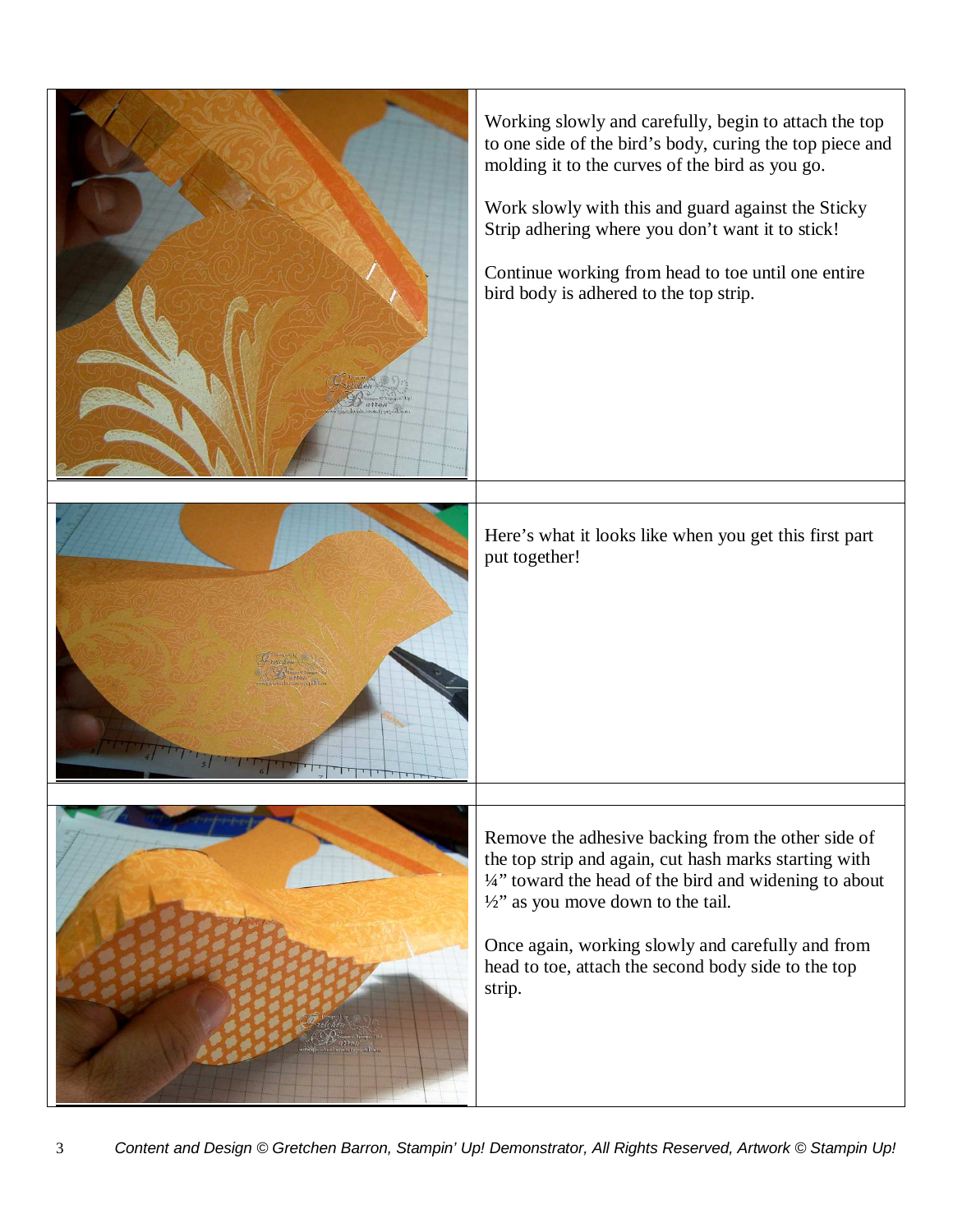

Once both sides are attached to the top strip, run your Bone Folder or finger along the "seams" on the inside to set the adhesive.



There will be a piece of the top left-over when you get to the tail. Trim this even with the tail on the body of the bird. Discard this extra piece.



Repeating this process for the bottom of the bird, again attach the bottom strip to the bottom of one bird side, working slowly and carefully. It's even more challenging now because you have less access to the inside of the bird.

You can do it, though, just keep trying!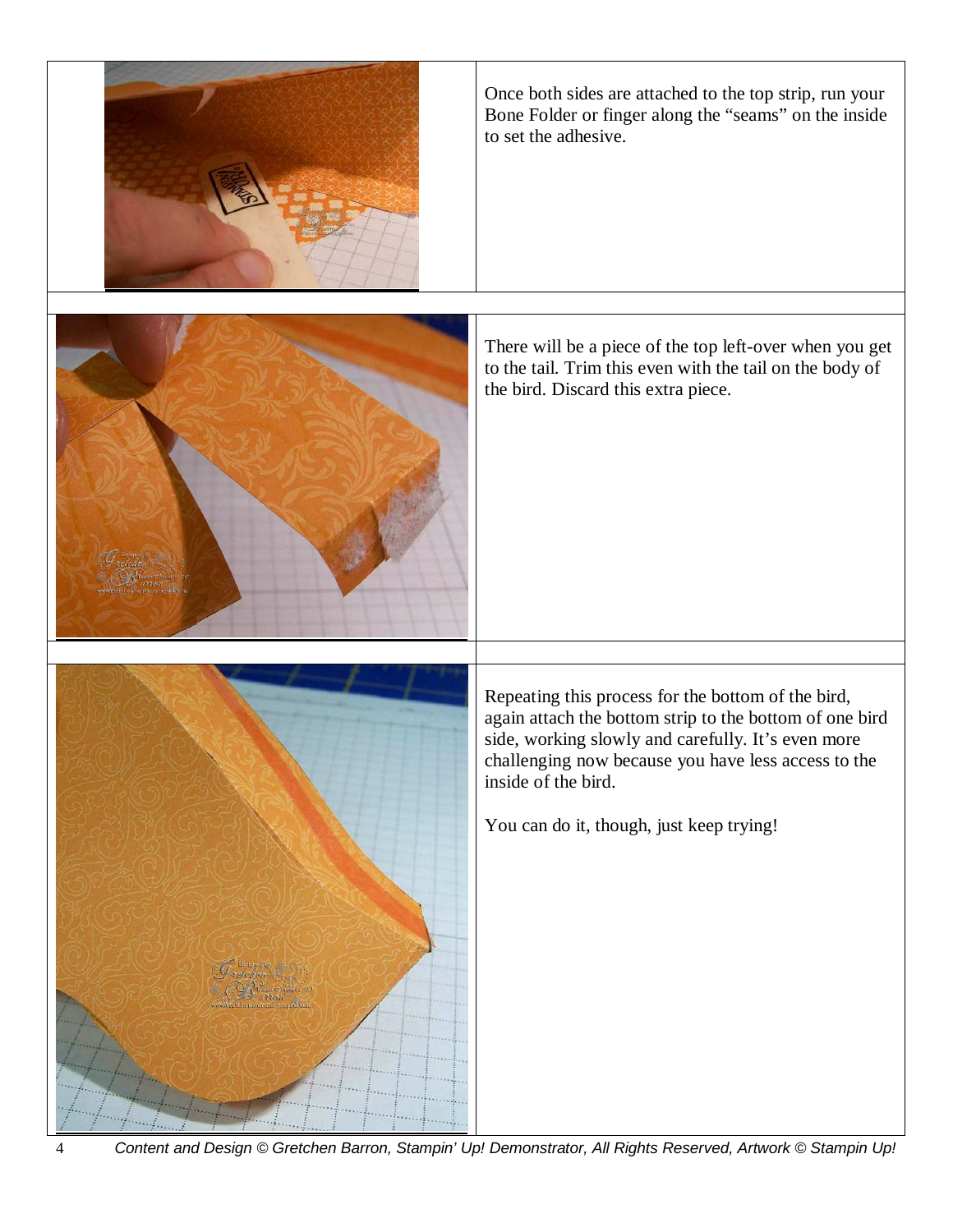

5 Content and Design © Gretchen Barron, Stampin' Up! Demonstrator, All Rights Reserved, Artwork © Stampin Up!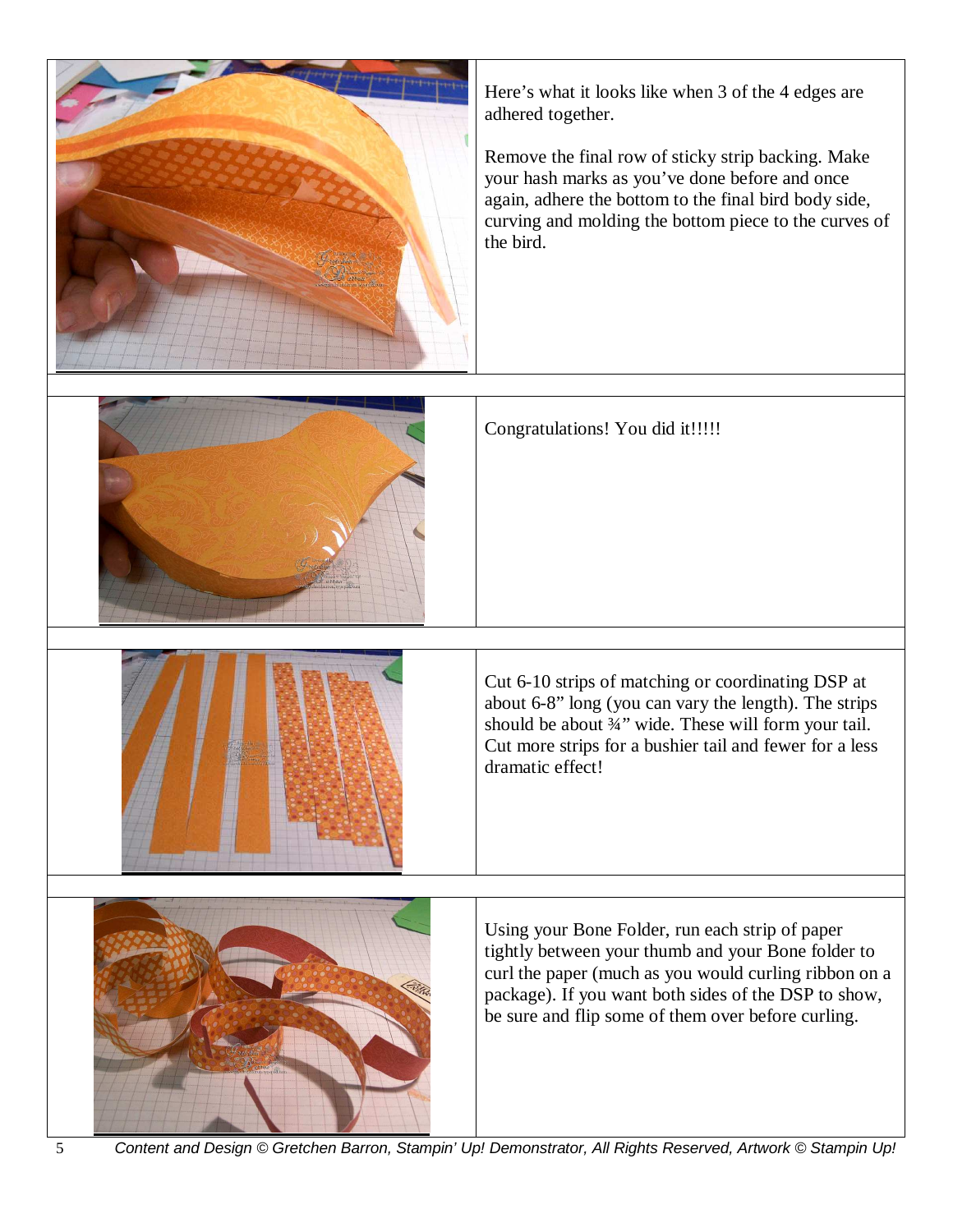